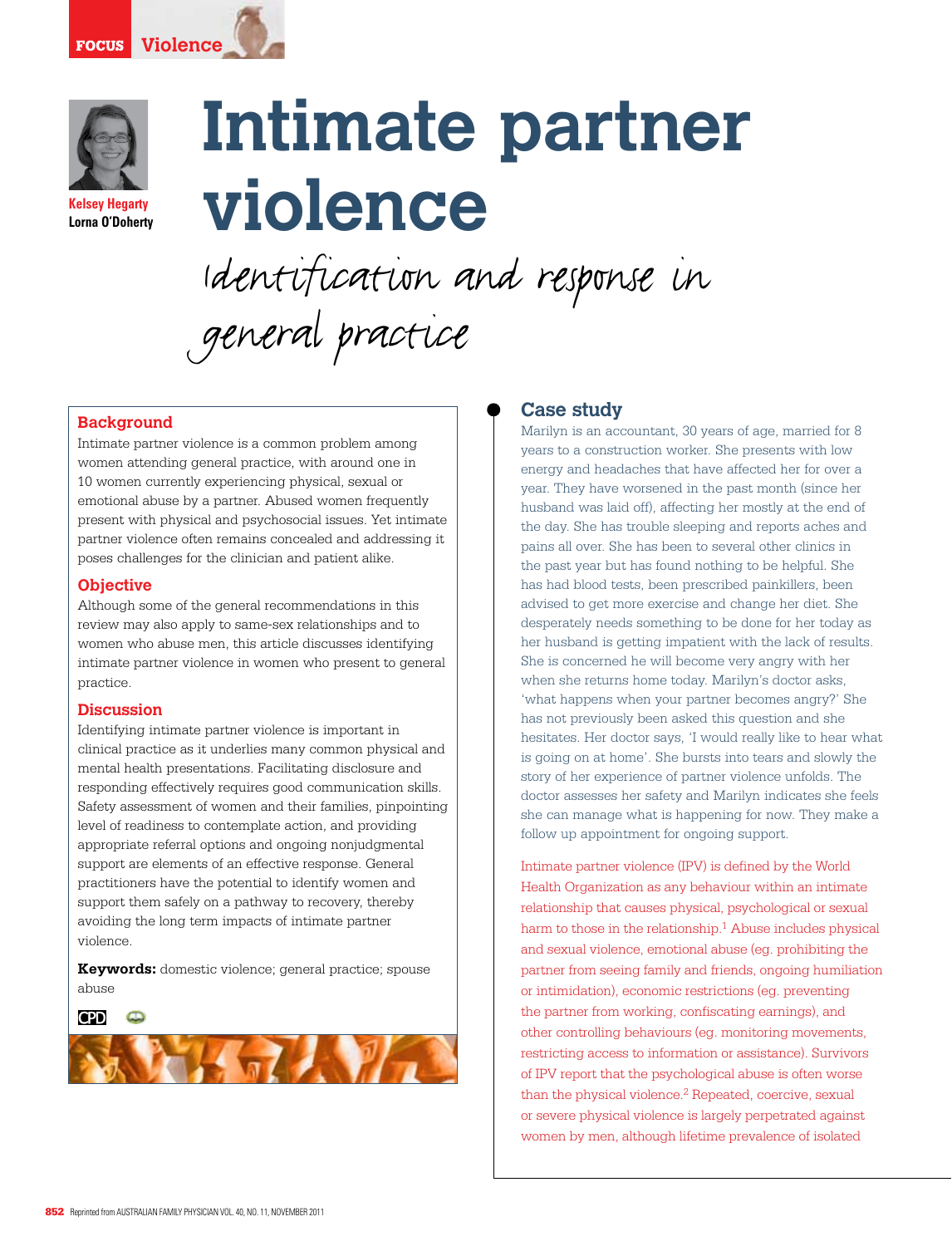

violent acts within relationships is comparable between men and women.3 Multiple lifetime victimisation is common. A personal history of child abuse is a risk factor for being a victim or perpetrator, and perpetrators are likely to come from violent families.4 Some of the general recommendations in this review may also apply to same-sex relationships and to women who abuse men, however, there is limited evidence from these groups.<sup>5</sup>

Intimate partner violence is the leading contributor to morbidity and mortality for women of child bearing age.<sup>6</sup> Intimate partner violence is highly prevalent in general practice patients, with presentations of psychological and physical symptoms commonly a consequence of IPV. A GP in full time practice is likely to see up to five women per week who have experienced abuse in the past year.<sup>7</sup> Where a GP suspects IPV in the family, the safety and health of the children also needs to be considered, given the close association with child abuse.8

# **When to suspect IPV**

The *Guidelines for preventive activities in general practice*<sup>9</sup> draw on recent consensus quidelines<sup>10</sup> recommending that clinicians ask all pregnant women about IPV. A case finding approach can be taken in situations where patients show clinical indicators of IPV<sup>11</sup> (Table 1). Common presentations by women include both somatic and psychological complaints, the most prevalent mental health sequelae being depression, anxiety, substance use and post-traumatic stress disorder.11,12 Men who use violence at home may present asking for help with anger issues, relationship problems or drug/alcohol use.<sup>13</sup>

Children who witness violence may present with behavioural, learning or psychological issues.14

# **How to sensitively ask about IPV**

Systematic reviews demonstrate insufficient evidence to recommend for or against the screening of all women.<sup>5</sup> The majority of women are open to being asked about IPV if undertaken in a sensitive and nonjudgmental way,<sup>15</sup> and good communication skills facilitate disclosure independent of clinician gender.15 It is recommended that GPs move from generic questions about relationship problems to direct enquiry about abuse and violence (Table 2).<sup>16,17</sup>

# **Priorities and principles of management**

Guidance in this area comes from systematic reviews,<sup>5</sup> women's voices<sup>15</sup> (*Table 3*) and international expert consensus quidelines.<sup>10</sup> In their initial response, GPs need to validate the experience, clearly state that any violence in relationships is unacceptable (Table 4) and support the woman to consider her various options.17 General practitioners also need to assess safety<sup>17</sup> (*Table 5*) and respond to the woman's safety needs by tailoring their approach to her position in terms of naming the abuse and readiness for action.<sup>18</sup> Women who fear for their lives or are in crisis need to be connected with specialist IPV services. While the referral process is similar to that used with acute suicide risk in general practice, it differs in that services can only be sought with the woman's consent. Respecting women's wishes and assessment of safety are essential in empowering women to seek their own solutions.<sup>19</sup>

Responses need to be different for women at various points in a cycle of change (*Table 6*). The majority of women seen in general

| Table 1. Clinical indicators of partner abuse <sup>11</sup> |                                                               |  |  |  |
|-------------------------------------------------------------|---------------------------------------------------------------|--|--|--|
| General                                                     | Physical                                                      |  |  |  |
| • Delay in seeking treatment/inconsistent explanation       | • Obvious injuries, especially to head/neck or multiple areas |  |  |  |
| of injuries                                                 | • Bruises in various stages of healing                        |  |  |  |
| • Multiple presentations to general practice                | $\bullet$ Sexual assault.                                     |  |  |  |
| • Noncompliance with treatment and attendances              | • Sexually transmissible infections                           |  |  |  |
| • Accompanying partner who is overattentive                 | • Chronic pelvic pain                                         |  |  |  |
| • Identifiable social isolation                             | • Chronic abdominal pain                                      |  |  |  |
| • Recent separation or divorce                              | $\bullet$ Chronic headaches                                   |  |  |  |
| • Past history of child abuse                               | • Chronic back pain                                           |  |  |  |
| • Age less than 40 years                                    | • Numbness and tingling from injuries                         |  |  |  |
| • Abuse of a child in the family                            | $\bullet$ Lethargy                                            |  |  |  |
| Psychological                                               | <b>Pregnancy indicators</b>                                   |  |  |  |
| $\bullet$ Insomnia                                          | • Miscarriages                                                |  |  |  |
| • Depression                                                | • Unwanted pregnancy                                          |  |  |  |
| • Suicidal ideation                                         | • Antepartum haemorrhage                                      |  |  |  |
| • Anxiety symptoms and panic disorder                       | • Lack of prenatal care                                       |  |  |  |
| • Somatoform disorder                                       | • Low birth weight of infant                                  |  |  |  |
| • Post-traumatic stress disorder                            |                                                               |  |  |  |
| • Eating disorders                                          |                                                               |  |  |  |
| • Drug and alcohol abuse                                    |                                                               |  |  |  |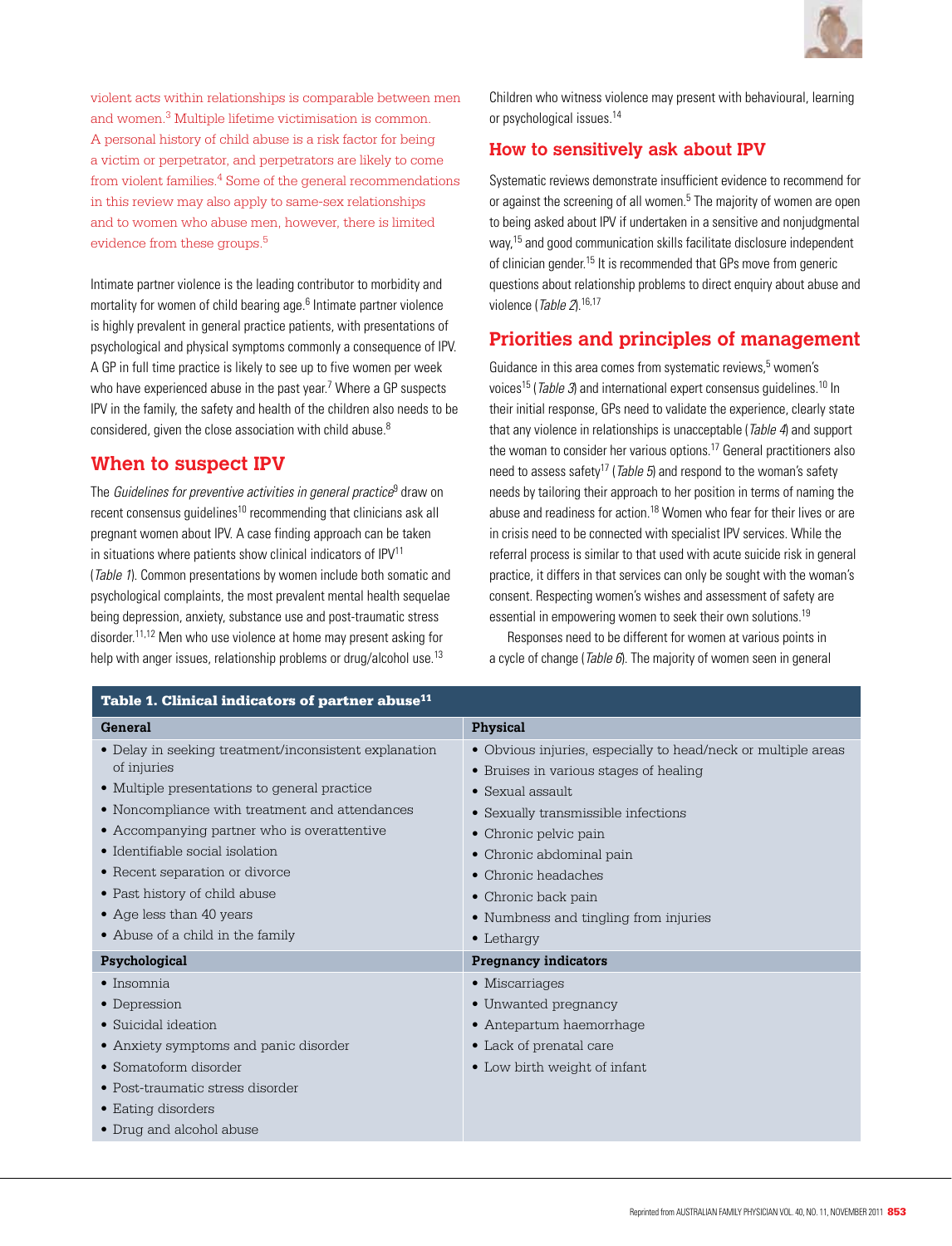

practice are not in crisis, rather, they require ongoing support to explore their options, which may include referral to specialist services about legal, financial and housing needs, or to psychological therapy. Advocacy, particularly for women from refuge populations, has been shown to reduce abuse and increase safety behaviours and use of community resources.20 Psychological treatments based on cognitive behaviour therapy delivered by clinicians trained in IPV management have been shown to be effective in reducing depression in abused women.5 There is limited evidence and services for male survivors of abuse.<sup>17</sup>

### Table 2. Possible questions to ask if you suspect intimate partner violence<sup>17</sup>

Are you now or have you recently been afraid of your partner/expartner?

What happens when your partner gets angry?

Have you felt humiliated or emotionally abused by your partner/expartner?

Sometimes partners use physical force. Is this happening to you?

Has your partner ever physically threatened or hurt you? Have you been kicked, hit, slapped or otherwise

physically hurt by your partner/expartner?

Within the past year, have you been forced to have any kind of sexual activity by your partner/expartner?

General practitioners frequently see all members of the family. The central principles of whole family care are safety and confidentiality (within legal limits) for victims, children and perpetrators. Clinicians should never attempt to raise IPV with the offending partner without first seeking the woman's permission.17 Joint counselling is not recommended and specific counselling needs to be by professionals trained in abuse and violence. Perpetrator management in general practice is based on consensus guidelines which suggest similar principles to the management of women survivors.<sup>10</sup> General practitioners should funnel questions to potential perpetrators from the general, 'how are things at home?' to the specific, 'how do your partner/children respond when you shout/hit/threaten?'17 If disclosure of use of violence occurs, it is appropriate to acknowledge the unacceptability of violent behaviour and offer ongoing support (if he is willing to change), which may involve referral to an accredited behaviour change program. Of vital importance is assessing the patient's suicide risk and the family's safety. Explanation of the limits of confidentiality is also appropriate.

# **Legal obligations of the GP**

General practitioners can assist patients by having basic understanding of the legal implications of IPV. The Northern Territory is the only jurisdiction that has mandatory reporting requirements whereby any adult must report IPV to the police if they reasonably believe that a person has experienced, or is likely to suffer, serious physical harm.21

| Table 3. What women say they want from clinicians <sup>15</sup> |  |  |
|-----------------------------------------------------------------|--|--|
|                                                                 |  |  |

| Before disclosure or questioning                                                    | Immediate response to disclosure                                                           |
|-------------------------------------------------------------------------------------|--------------------------------------------------------------------------------------------|
| Understand the issue, including knowing community<br>services/appropriate referrals | Respond in a nonjudgmental way, with support and belief of<br>experiences                  |
| Ensure that the clinical environment is supportive,<br>welcoming and nonthreatening | Acknowledge complexity of the issue, respect the woman's<br>unique concerns and decisions  |
| Place brochures/posters in the clinical setting                                     | Put patient identified needs first and ensure social/<br>psychological needs are addressed |
| Try to ensure continuity of care                                                    | Take time to listen, provide information and offer referral to<br>specialist help          |
| Be alert to the signs of abuse and raise the issue                                  | Validate her experiences, challenge assumptions and provide<br>encouragement               |
| Use verbal and nonverbal communication skills to<br>develop trust                   | Address safety concerns                                                                    |
| Assure abused women about privacy, safety and<br>confidentiality issues             |                                                                                            |
| When the issue of intimate partner violence is raised                               | <b>Response in later interactions</b>                                                      |
| Be nonjudgmental, compassionate and caring when<br>questioning about abuse          | Be patient and supportive, allow the woman to progress at<br>her own therapeutic pace      |
| Be confident and comfortable asking about intimate<br>partner violence              | Understand the chronicity of the problem and provide follow<br>up and continued support    |
| Do not pressure to disclose, as simply raising the issue<br>can help                | Respect the woman's wishes and do not pressure her into<br>making any decisions            |
| Ask about abuse several times as disclosure may occur<br>at a later date            | Be nonjudgmental if women do not follow up on referrals<br>immediately                     |
| Ensure that the environment is private and confidential                             |                                                                                            |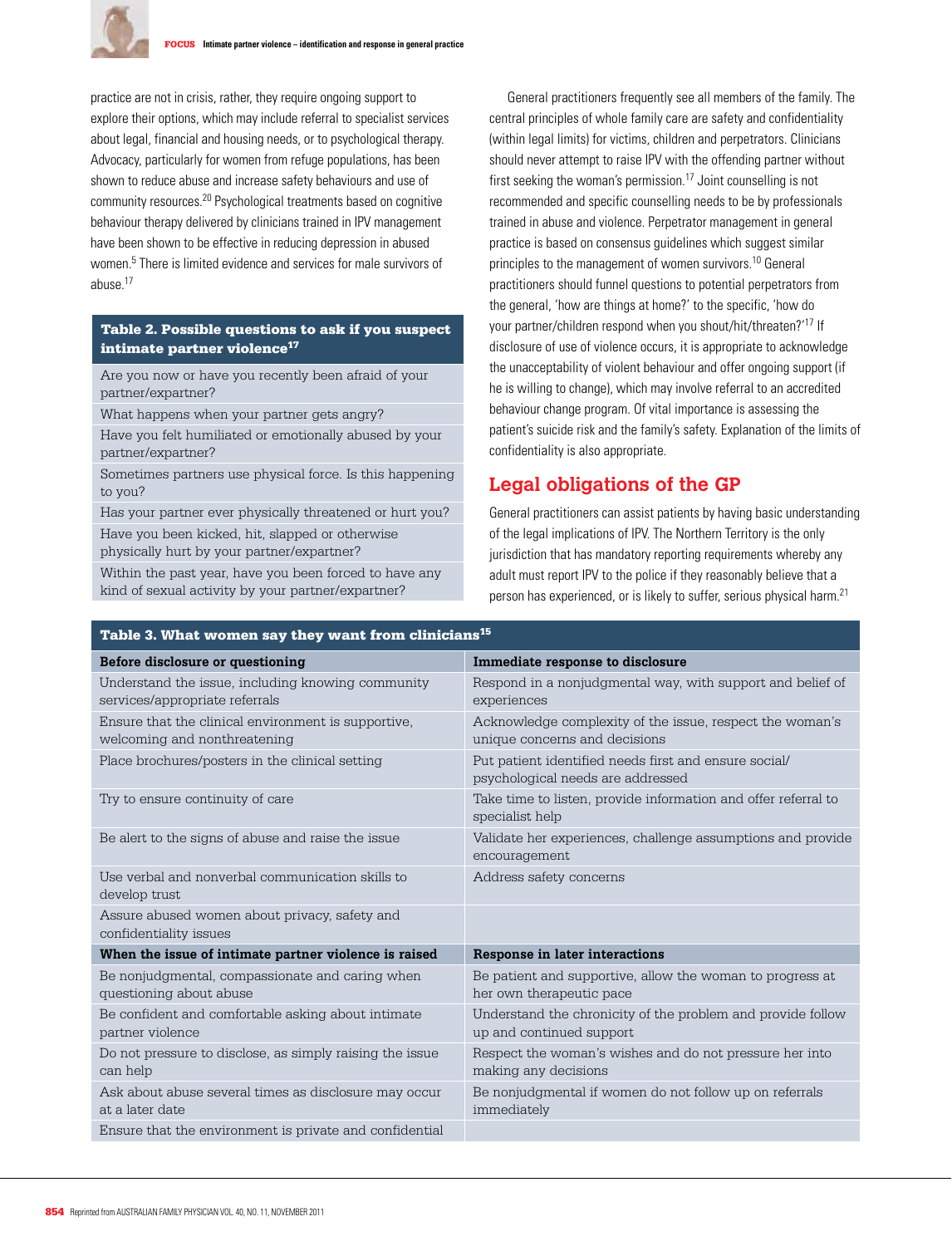

Child abuse often co-exists with IPV and if the nonoffending parent has been unable to improve her own or children's safety or there are any concerns for the children's safety, GPs are mandated to report to child protection services. (See the article 'Child abuse: mandatory reporting requirements' by Sara Bird in this issue.)

Child abuse increasingly includes exposure to IPV in the home, given the detrimental impact witnessing abuse has on outcomes for

## Table 4. Possible validation statements if a woman discloses $17$

Everybody deserves to feel safe at home

No-one deserves to be hit or hurt in relationships

I am concerned about your safety and wellbeing. Let's work together on this

Abuse is common and happens in all kinds of relationships. It tends to continue. You are not to blame

Abuse can affect your health and that of your children

#### Table 5. Assessing the safety of abused women<sup>17</sup>

How safe does she feel?

What does she need in order to feel safe?

Has the frequency and severity of violence increased recently?

Is he obsessive about her?

Has she been threatened with a weapon?

Does he have a weapon in the house?

Does he have a drug issue or a history of criminal activity?

Does he have a psychiatric history?

children and young people.14 Yet mandatory reporting in relation to childhood exposure to IPV remains controversial with many arguing that it discourages mothers to disclose abuse. At present, mandatory reporting for child exposure to IPV applies in the Northern Territory only.22 Where a GP suspects that there is imminent and serious risk to a patient or her child's wellbeing, it is appropriate to disclose to the police on the basis of an overriding duty in the public interest. The difficulty for individual practitioners is deciding when this should be done. It is advisable that GPs seek legal advice from their indemnity insurer and/or medical defence organisation.<sup>18</sup>

# **Legal options for women**

It is appropriate to clearly communicate that IPV is a crime, and encourage patients to obtain their own legal advice to protect themselves and their children. General practitioners can refer patients to local community legal centres, women's legal services, legal aid and court support services. General practitioners should document injuries and other health effects and the frequency and severity of abuse. In all jurisdictions, victims of domestic assault/ injury (including sexual assault), intentional damage to property, and threats of such behaviour can apply under civil law for a protection order (variously known as intervention, apprehended or restraining orders).23 The legislation in several jurisdictions expressly includes 'economic' and 'psychological' abuse as forms of IPV. Violating an order constitutes a criminal offence. Orders may be sought directly through the court by victims themselves or by an approved proxy (eg. police) on their behalf, and may be obtained even if the victim and perpetrator live together. An interim order can be implemented immediately in situations where the victim is at high risk.

| Table 6. Stages of change for a woman experiencing intimate partner violence <sup>18</sup> |                                                                                                                                                                          |                                                                                                                                                                                                                                                                           |  |  |
|--------------------------------------------------------------------------------------------|--------------------------------------------------------------------------------------------------------------------------------------------------------------------------|---------------------------------------------------------------------------------------------------------------------------------------------------------------------------------------------------------------------------------------------------------------------------|--|--|
| <b>Stage</b>                                                                               | Description                                                                                                                                                              | <b>Health provider response</b>                                                                                                                                                                                                                                           |  |  |
| Precontemplative                                                                           | The woman is not aware that she has a<br>problem or holds a strong belief that it is<br>her fault                                                                        | Suggest the possibility of a connection between<br>symptoms, feelings of fear and problems at home.<br>Try to use terms the woman uses when referring to<br>her problems                                                                                                  |  |  |
| Contemplation                                                                              | The woman has identified a problem but<br>remains ambivalent about whether or not<br>she wants or is able to make changes                                                | Encourage the possibilities for change should<br>she decide to do anything. Point out that you are<br>available to help and support her on the journey                                                                                                                    |  |  |
| Preparation/decision                                                                       | Some catalyst for change has arisen (eg.<br>concern for children, realisation that<br>partner will not change, getting a new<br>job)                                     | Explore resources within the woman's network and<br>the local community. Respect her decision about<br>what she wants to change (eg. talking to family and<br>friends or counsellor, leaving the relationship, taking<br>out a protection order, reporting to the police) |  |  |
| Action                                                                                     | Plan devised in the previous stage is put<br>into action                                                                                                                 | Offer support to carry out a plan and ensure safety<br>planning is in place                                                                                                                                                                                               |  |  |
| Maintenance                                                                                | Commitment to the above actions is firm                                                                                                                                  | Praise whatever she has managed to do and<br>support her decision                                                                                                                                                                                                         |  |  |
| Returning/relapsing                                                                        | The woman may feel compelled to<br>reverse the above action. Reasons<br>include finding life without the partner<br>too stressful, no access to children or<br>resources | Need to support the woman whether she does<br>or does not return to the relationship, sees a<br>counsellor or reports the abuse. Reassure that this<br>pattern of behaviour is common for many women                                                                      |  |  |